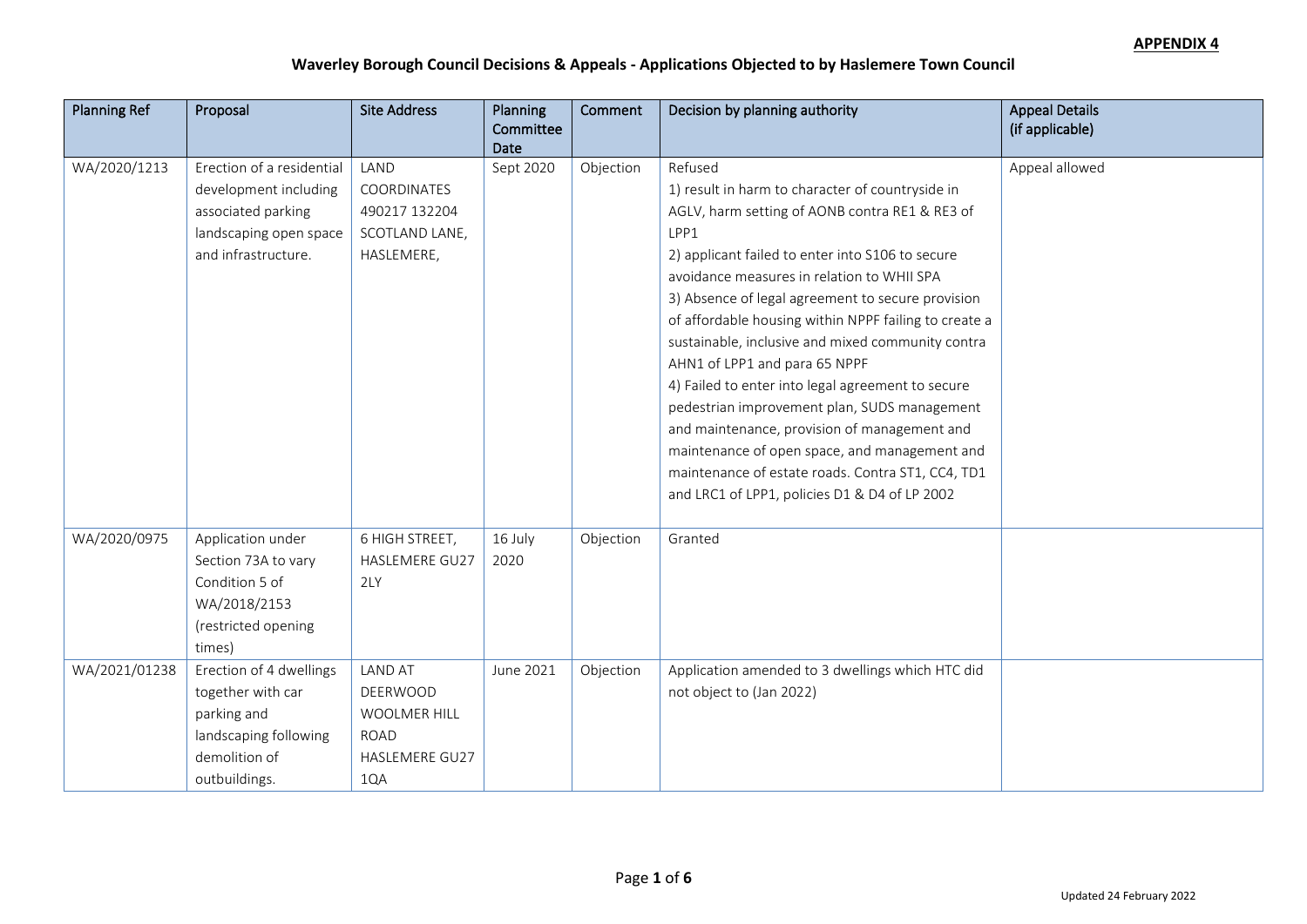| <b>Planning Ref</b> | Proposal                                                                                                                                                                               | <b>Site Address</b>                                       | Planning<br>Committee | Comment   | Decision by planning authority | <b>Appeal Details</b><br>(if applicable) |
|---------------------|----------------------------------------------------------------------------------------------------------------------------------------------------------------------------------------|-----------------------------------------------------------|-----------------------|-----------|--------------------------------|------------------------------------------|
|                     |                                                                                                                                                                                        |                                                           | Date                  |           |                                |                                          |
| WA/2021/02119       | Erection of a dwelling<br>and new vehicular<br>access with associated<br>works.                                                                                                        | 12 HILLGARTH<br>HINDHEAD<br><b>GU26 6PP</b>               | 9 Sept<br>2021        | Objection | Refused                        |                                          |
| WA/2021/02448       | Erection of extensions<br>and alterations to roof<br>to provide 7 dwellings<br>and associated<br>landscaping works<br>following partial<br>demolition of existing<br>storage building. | CHAPMAN HOUSE<br>MEADWAY<br>HASLEMERE<br><b>GU27 1NN</b>  | Nov 21                | Objection | Refused                        |                                          |
| WA/2021/02708       | Outline application<br>with all matters<br>reserved for the<br>erection of 2 dwellings.                                                                                                | <b>LAND AT</b><br>CHERRIMANS<br>LIPHOOK ROAD<br>HASLEMERE | Dec 21                | Objection | Withdrawn                      |                                          |
| WA/2021/03237       | Erection of extensions<br>and alterations<br>following demolition of<br>existing lean to.                                                                                              | WOODSIDE<br>9 LOWER ROAD<br>GRAYSWOOD<br><b>GU27 2DR</b>  | Feb 2022              | Objection | Granted                        |                                          |
| WA/2021/01302       | Retention and<br>alterations to front wall                                                                                                                                             | <b>4 PINE BANK</b><br>HINDHEAD<br><b>GU26 6SR</b>         | June 2021             | Objection | Pending                        |                                          |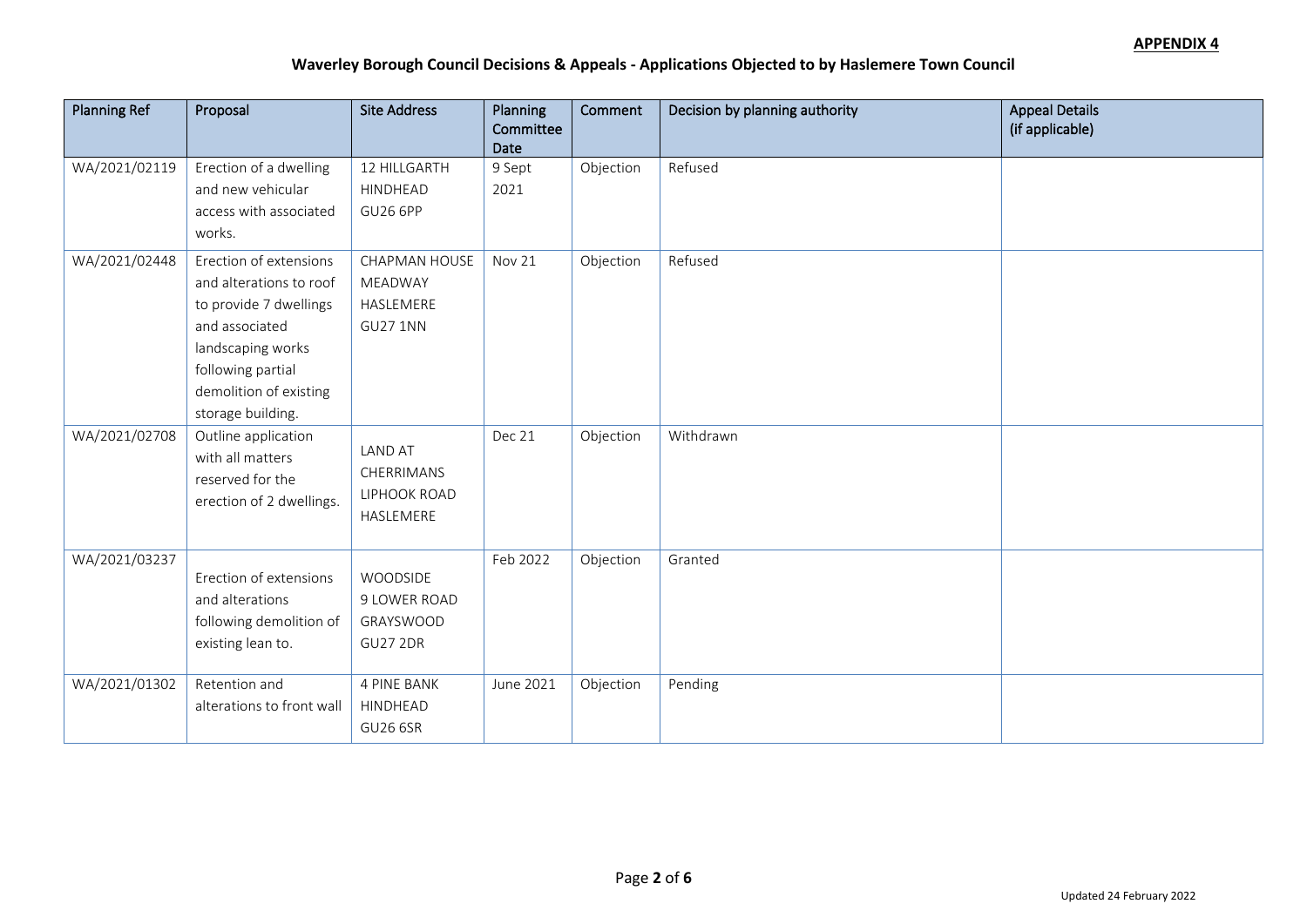| <b>Planning Ref</b> | Proposal                 | <b>Site Address</b>  | Planning<br>Committee | Comment   | Decision by planning authority | <b>Appeal Details</b><br>(if applicable) |
|---------------------|--------------------------|----------------------|-----------------------|-----------|--------------------------------|------------------------------------------|
|                     |                          |                      | Date                  |           |                                |                                          |
| WA/2021/01950       | Erection of 38           | <b>FORMER BARONS</b> | 9 Sept                | Objection | Pending                        |                                          |
|                     | dwellings, construction  | HINDHEAD             | 2021                  |           |                                |                                          |
|                     | of access roads,         | LONDON ROAD          |                       |           |                                |                                          |
|                     | parking areas,           | HINDHEAD             |                       |           |                                |                                          |
|                     | landscaping and          | <b>GU26 6AE</b>      |                       |           |                                |                                          |
|                     | associated works         |                      |                       |           |                                |                                          |
|                     | following demolition of  |                      |                       |           |                                |                                          |
|                     | existing buildings and   |                      |                       |           |                                |                                          |
|                     | remediation of land.     |                      |                       |           |                                |                                          |
| WA/2021/02237       | Erection of a dwelling   | <b>LAND AT</b>       | Oct 2021              | Objection | Pending                        |                                          |
|                     | together with widening   | TRIMMERS FIELD       |                       |           |                                |                                          |
|                     | of existing vehicular    | WOOD ROAD            |                       |           |                                |                                          |
|                     | access and associated    | HINDHEAD             |                       |           |                                |                                          |
|                     | works.                   |                      |                       |           |                                |                                          |
| WA/2021/02420       | Erection of a building   | <b>GEORGIAN</b>      | Nov 21                | Objection | Pending                        |                                          |
|                     | to provide 8 residential | HOUSE HOTEL          |                       |           |                                |                                          |
|                     | units with associated    | 37-41 HIGH           |                       |           |                                |                                          |
|                     | refuse/cycle store and   | <b>STREET</b>        |                       |           |                                |                                          |
|                     | parking.                 | HASLEMERE            |                       |           |                                |                                          |
|                     |                          | GU27 2JY             |                       |           |                                |                                          |
|                     | Erection of extensions   | LITTLE ISLAND,       | Dec 21                | Objection | Pending                        |                                          |
| WA/2021/02685       | and alterations          | OAK TREE LANE        |                       |           |                                |                                          |
|                     | including rear dormer    | HASLEMERE GU27       |                       |           |                                |                                          |
|                     | window.                  | 1PQ                  |                       |           |                                |                                          |
|                     |                          |                      |                       |           |                                |                                          |
|                     |                          |                      |                       |           |                                |                                          |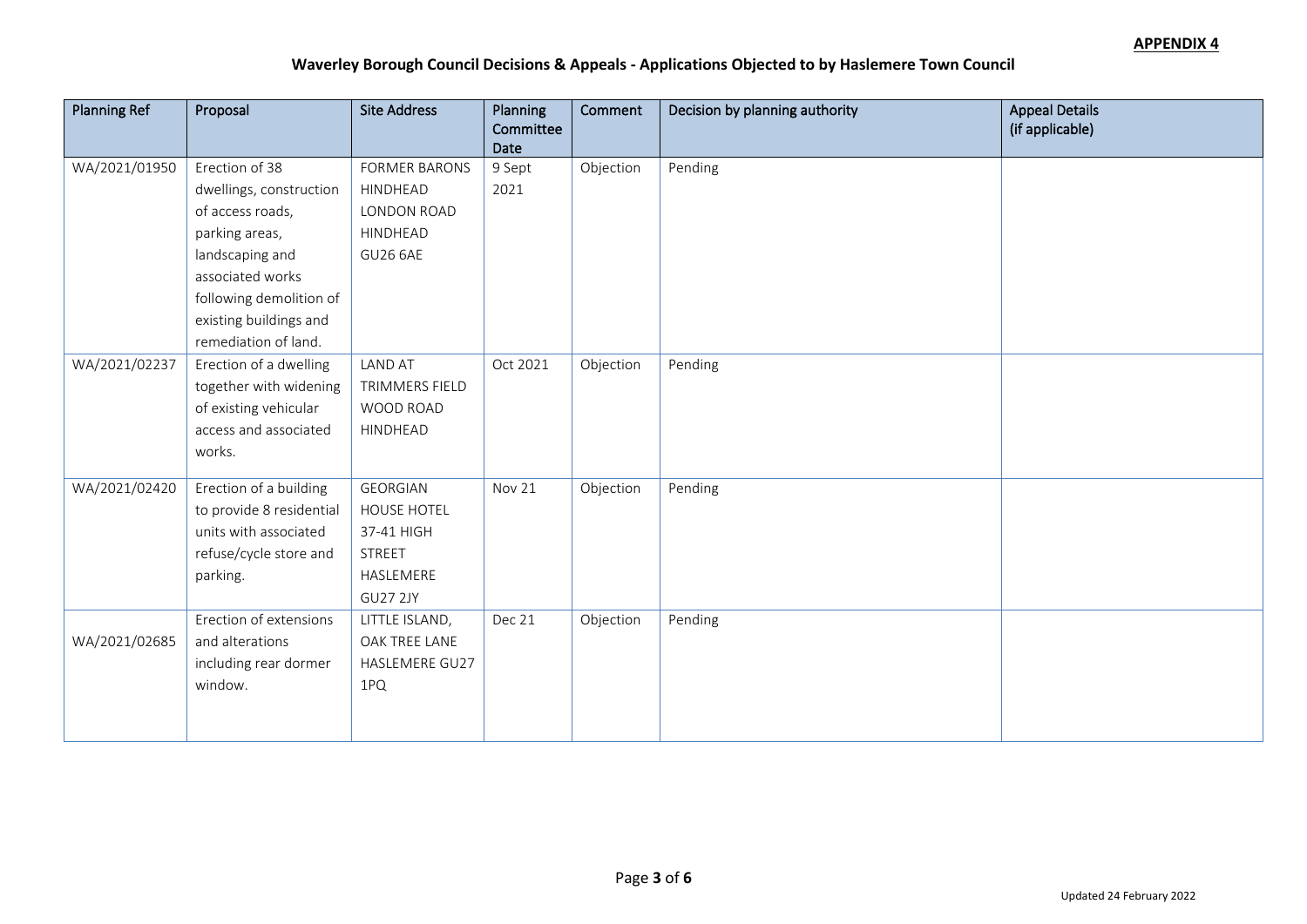| <b>Planning Ref</b> | Proposal                | <b>Site Address</b> | Planning  | Comment   | Decision by planning authority | <b>Appeal Details</b> |
|---------------------|-------------------------|---------------------|-----------|-----------|--------------------------------|-----------------------|
|                     |                         |                     | Committee |           |                                | (if applicable)       |
|                     |                         |                     | Date      |           |                                |                       |
| WA/2021/02027       | Application under       |                     | Jan 2022  | Objection | Pending                        |                       |
|                     | Section 73 of           |                     |           |           |                                |                       |
|                     | WA/2018/0275 to vary    |                     |           |           |                                |                       |
|                     | Condition 1 to allow    |                     |           |           |                                |                       |
|                     | changes to footprint,   |                     |           |           |                                |                       |
|                     | road and slab levels,   |                     |           |           |                                |                       |
|                     | layout (including to    |                     |           |           |                                |                       |
|                     | position of substation) | LAND AT STURT       |           |           |                                |                       |
|                     | and design (including   | ROAD,               |           |           |                                |                       |
|                     | alteration to house     | HASLEMERE GU27      |           |           |                                |                       |
|                     | types).                 | 3SE                 |           |           |                                |                       |
| WA/2021/02890       | Erection of 2 dwellings |                     | Jan 2022  | objection | Pending                        |                       |
|                     | and alterations to      |                     |           |           |                                |                       |
|                     | existing elements       |                     |           |           |                                |                       |
|                     | including access and    | 14 HIGH STREET      |           |           |                                |                       |
|                     | internal layout         | HASLEMERE           |           |           |                                |                       |
|                     | following partial       | <b>GU27 2JE</b>     |           |           |                                |                       |
|                     | demolition of unlisted  |                     |           |           |                                |                       |
|                     | building in a           |                     |           |           |                                |                       |
|                     | Conservation Area.      |                     |           |           |                                |                       |
| WA/2021/02956       | Outline application for |                     | Jan 2022  | Objection | Pending                        |                       |
|                     | with all matters        |                     |           |           |                                |                       |
|                     | reserved except for     | LAND                |           |           |                                |                       |
|                     | access for the erection | COORDINATES         |           |           |                                |                       |
|                     | of 16 dwellings (11     | 489444 132452       |           |           |                                |                       |
|                     | affordable dwellings    | HEDGEHOG LANE       |           |           |                                |                       |
|                     | and 5 self-build        | HASLEMERE           |           |           |                                |                       |
|                     | dwellings).             |                     |           |           |                                |                       |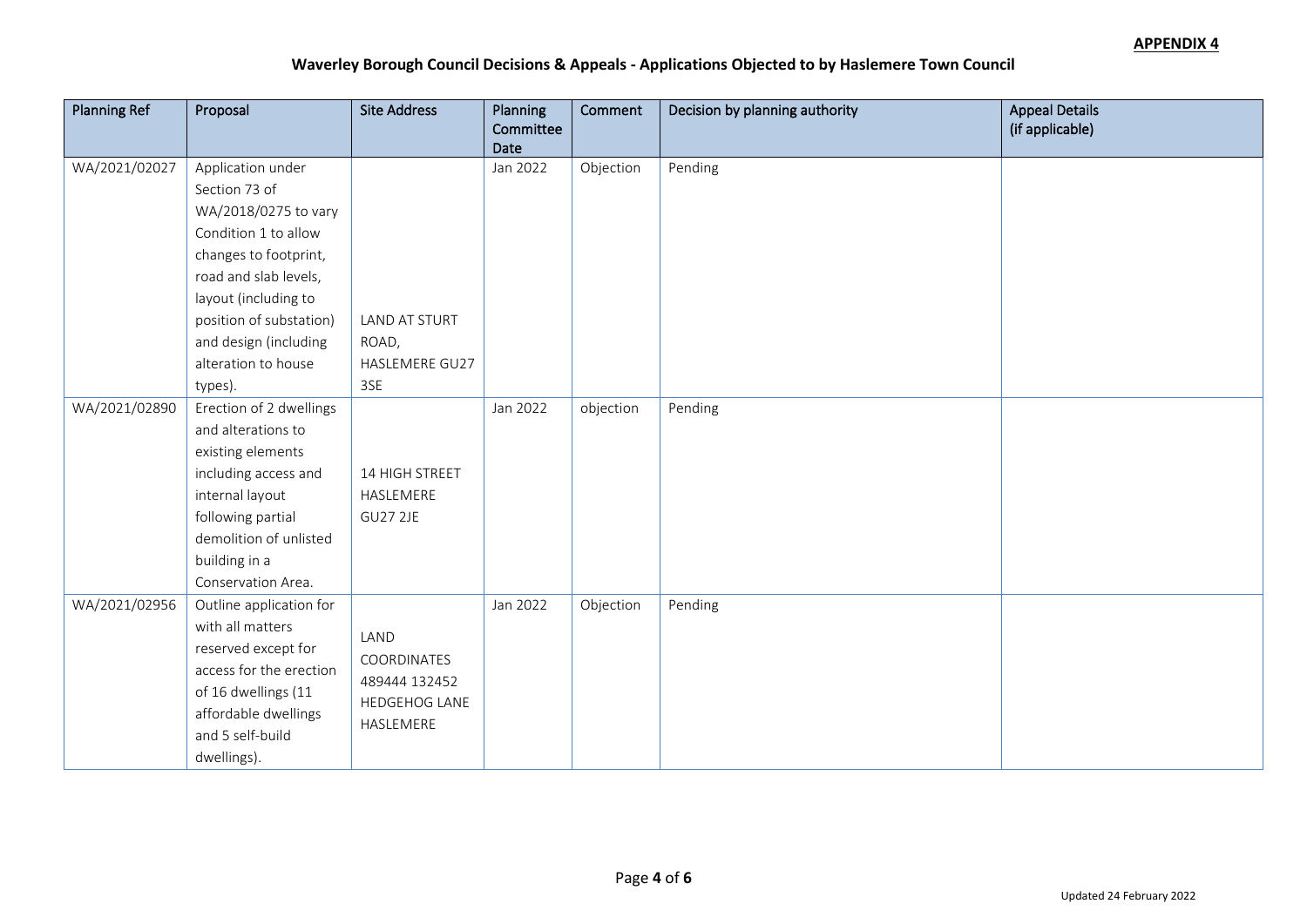| <b>Planning Ref</b> | Proposal                                                                                                                                                                           | <b>Site Address</b>                                                                                              | Planning<br>Committee<br>Date | Comment   | Decision by planning authority | <b>Appeal Details</b><br>(if applicable) |
|---------------------|------------------------------------------------------------------------------------------------------------------------------------------------------------------------------------|------------------------------------------------------------------------------------------------------------------|-------------------------------|-----------|--------------------------------|------------------------------------------|
| WA/2021/03162       | Erection of 2 dwellings<br>and associated works                                                                                                                                    | LAND ADJACENT<br>TO TYLNEY<br><b>WOODS</b><br>HINDHEAD GU26<br>6JA                                               | Jan 2022                      | Objection | Pending                        |                                          |
| WA/2022/00210       | Conversion of existing<br>Chapel into 3<br>residential dwellings<br>with associated<br>amenity space, refuse<br>and cycle storage<br>following demolition of<br>existing extension | <b>GEMINI CHAPEL</b><br><b>KINGS ROAD</b><br>HASLEMERE<br><b>GU27 2QA</b>                                        | Feb 2022                      | Objection | Pending                        |                                          |
| WA/2022/00290       | Erection of extensions<br>and alterations to<br>provide 5 dwellings<br>following demolition<br>existing single storey<br>extension.                                                | ARDQUIN FINE<br><b>ARTS LTD</b><br><b>15 JUNCTION</b><br>PLACE<br>HASLEMERE GU27<br>1LE                          | Feb 2022                      | Objection | Pending                        |                                          |
| WA/2022/00259       | Consent to display one<br>non-illuminated fascia<br>sign.                                                                                                                          | 24 HIGH STREET<br>HASLEMERE GU27<br>2HJ                                                                          | Feb 2022                      | Objection | Pending                        |                                          |
| WA/2022/03162       | Erection of 2 dwellings<br>and associated works                                                                                                                                    | Land at Tynley<br>Wood (now LAND<br>CENTRE<br>COORDINATES<br>485772 137420<br><b>CHURT ROAD</b><br>CHURT FARNHAM | Feb 2022                      | Objection | Pending                        |                                          |